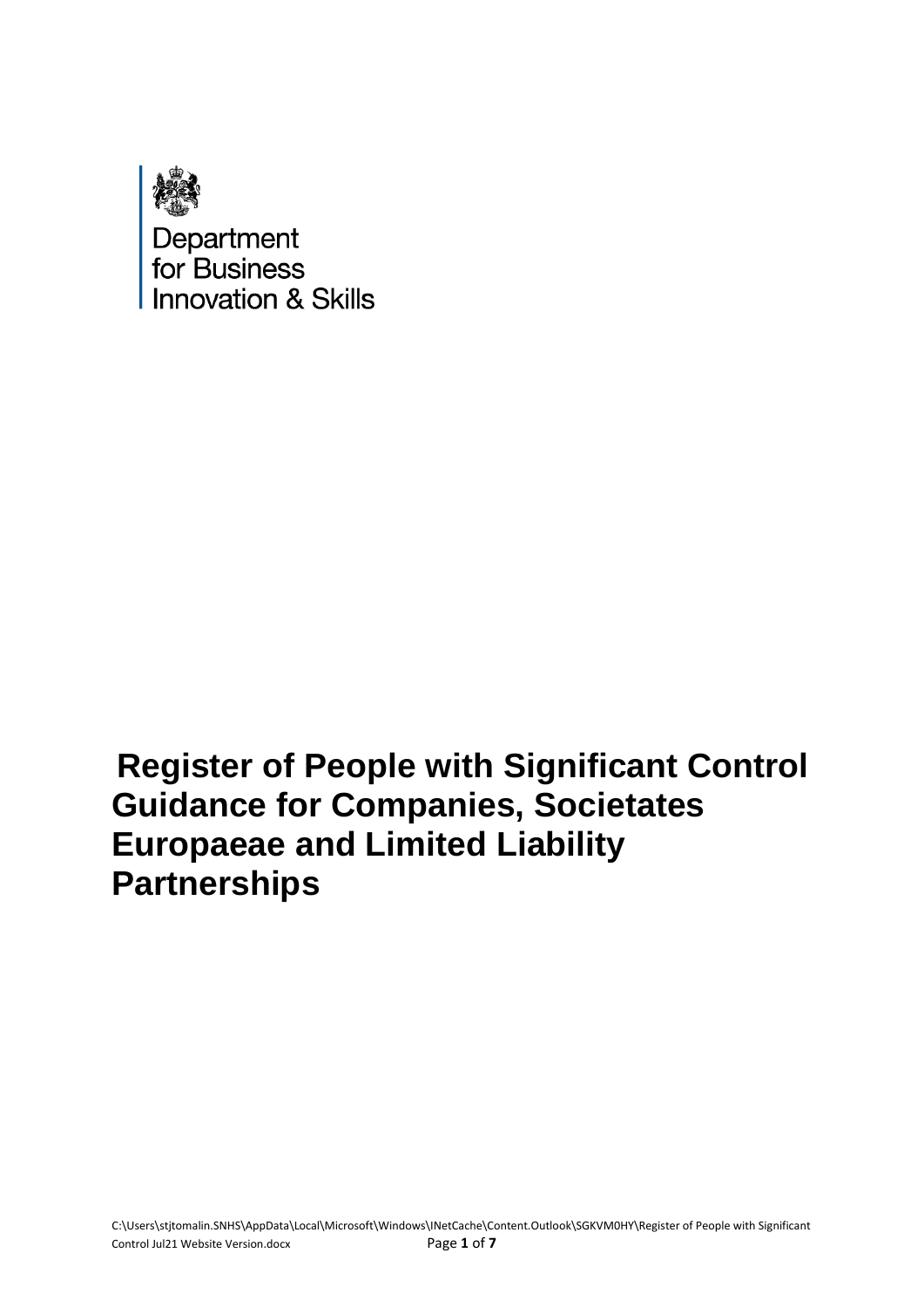# Summary guide for companies –register of people with significant control

## **About this guide**

1. This guide provides a brief introduction **for companies** to the register of people with significant control (PSC register). It sets out how the requirements apply to some simple company structures, for illustrative purposes only. The full guidance should be consulted for companies with more complex structures.

#### **What is the register of people with significant control?**

2. UK companies, Societates Europaeae (SEs) and limited liability partnerships (LLPs) will be required to identify and record the people who own or control their company. Companies, SEs and LLPs will need to keep a PSC register, in addition to existing registers such as the register of directors and register of members (shareholders), and must file the PSC information with the central public register at Companies House. SEs and LLPs will need to refer to the full guidance.

3. The PSC register will help to increase transparency over who owns and controls UK companies and will help inform investors when they are considering investing in a company. It will also support law enforcement agencies in money laundering investigations.

#### **What does a company need to do?**

4. An officer of the company is required to:

- **Identify** the people with significant control (PSCs) over the company and confirm their information (see paragraph 9);
- **Record** the details of the PSC on the company's own PSC register;
- **Provide** this information to Companies House as part of the annual Confirmation Statement (formerly the Annual Return); and
- **Update** the information on the company's own PSC register when it changes, and update the information at Companies House when the next Confirmation Statement is made.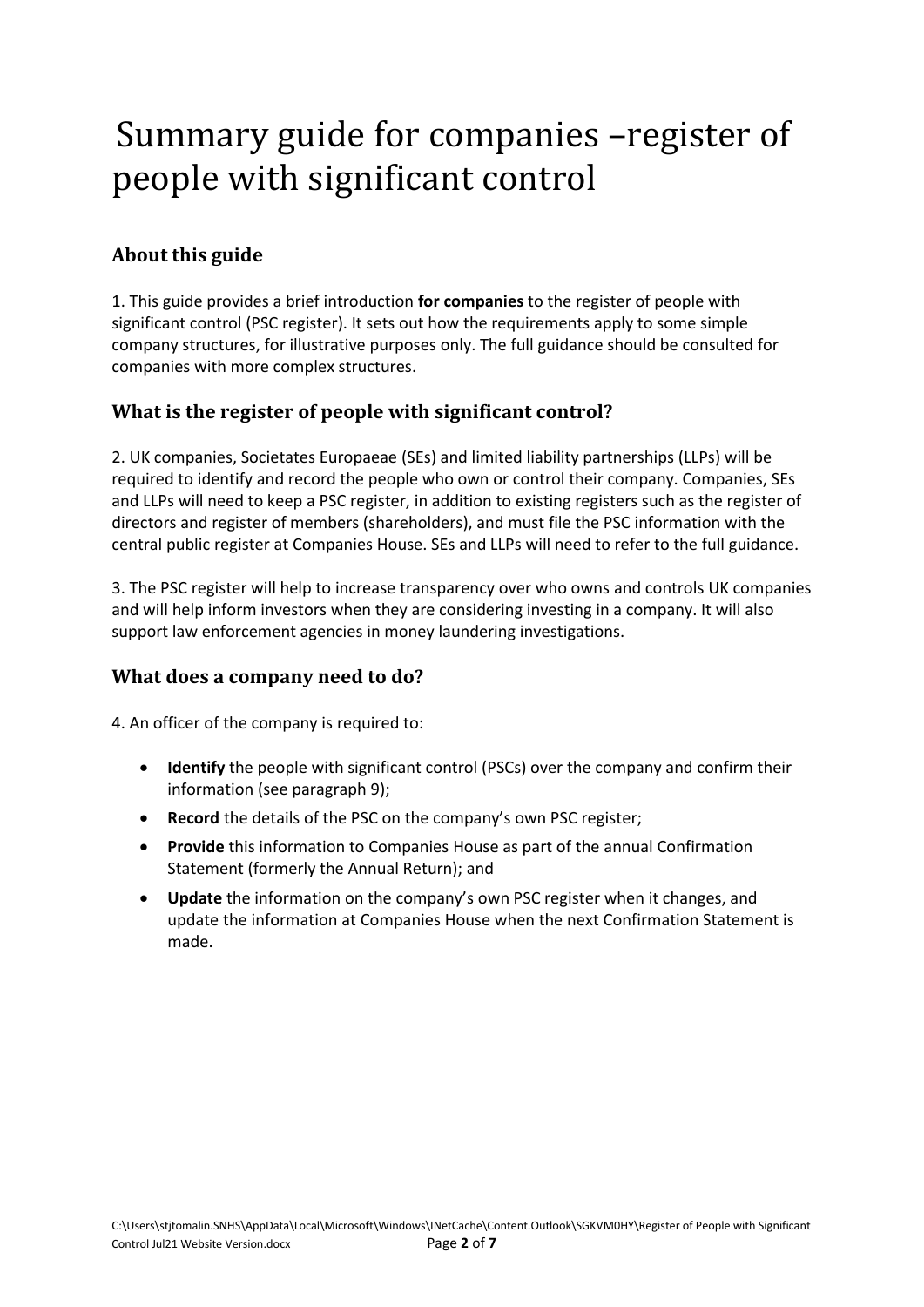## **Identifying the PSC:**

5. A PSC is an individual who meets one or more of the following conditions:

|                                                                                             | <b>Condition:</b>                                                  | What you need to consider:                                                           |  |  |  |  |  |
|---------------------------------------------------------------------------------------------|--------------------------------------------------------------------|--------------------------------------------------------------------------------------|--|--|--|--|--|
| (i)                                                                                         | An individual who holds more than 25%<br>of shares in the company. | Review your company's register of members<br>and identify shareholdings of over 25%. |  |  |  |  |  |
| (ii)                                                                                        | An individual who holds more than 25%                              | Review your company's register of members,                                           |  |  |  |  |  |
|                                                                                             | of voting rights in the company.                                   | articles of association, and identify people                                         |  |  |  |  |  |
|                                                                                             |                                                                    | with voting rights (often attached to shares)<br>over 25%.                           |  |  |  |  |  |
| (iii)                                                                                       | An individual who holds the right to                               | Look at your company's constitution,                                                 |  |  |  |  |  |
|                                                                                             | appoint or remove the majority of the                              | including articles of association, and identify                                      |  |  |  |  |  |
|                                                                                             | board of directors of the company.                                 | whether anyone has this right. If there is only                                      |  |  |  |  |  |
|                                                                                             |                                                                    | one director and someone has the right to                                            |  |  |  |  |  |
|                                                                                             |                                                                    | appoint them, then they would meet this                                              |  |  |  |  |  |
|                                                                                             |                                                                    | condition.                                                                           |  |  |  |  |  |
| The following conditions apply only in limited circumstances and are explained in Statutory |                                                                    |                                                                                      |  |  |  |  |  |
| <b>Guidance</b>                                                                             |                                                                    |                                                                                      |  |  |  |  |  |
| (iv)                                                                                        | An individual who has the right to                                 | You would consider this where an individual                                          |  |  |  |  |  |
|                                                                                             | exercise, or actually exercises,                                   | does not meet one of conditions (i) to (iii)                                         |  |  |  |  |  |
|                                                                                             | significant influence or control over the                          | but does exercise 'significant influence or                                          |  |  |  |  |  |
|                                                                                             | company.                                                           | control' over the company. The statutory                                             |  |  |  |  |  |
|                                                                                             |                                                                    | guidance sets out principles and situations                                          |  |  |  |  |  |
|                                                                                             |                                                                    | where an individual would be a PSC.                                                  |  |  |  |  |  |
| (v)                                                                                         | Where a trust or firm would satisfy one                            | If one of the above conditions is met by a                                           |  |  |  |  |  |
|                                                                                             | of the first four conditions if it were an                         | trust or firm (without legal personality), read                                      |  |  |  |  |  |
|                                                                                             | individual. Any individual holding the                             | the relevant section in the statutory guidance                                       |  |  |  |  |  |
|                                                                                             | right to exercise, or actually exercising,                         | to identify who should be included in the PSC                                        |  |  |  |  |  |
|                                                                                             | significant influence or control over the                          | register.                                                                            |  |  |  |  |  |
|                                                                                             | activities of that trust or firm.                                  |                                                                                      |  |  |  |  |  |

6. Conditions (i) to (iii) might be met directly or indirectly. A condition is met indirectly where an individual holds their rights through, for example, another company. This guide does not include information on what you need to do when rights are held indirectly; see Chapters 2 and 7 of the full guidance for further information.

7. These conditions may also be met under a number of less typical circumstances. For example, where there are agreements to vote or exercise rights jointly and the total combined value of the shares or rights exceed 25%. These conditions are explained in more detail in Chapter 7 of the full guidance.

8. Different rules apply where a company is owned or controlled by another entity, such as a parent company, instead of an individual. This guide does not include information on this situation; see Chapter 2 of the full guidance for further information.

9. If you do not immediately know the identity of a PSC, you must take reasonable steps to identify them for the PSC register. Details of what this might involve are set out in Chapter 2 of the full guidance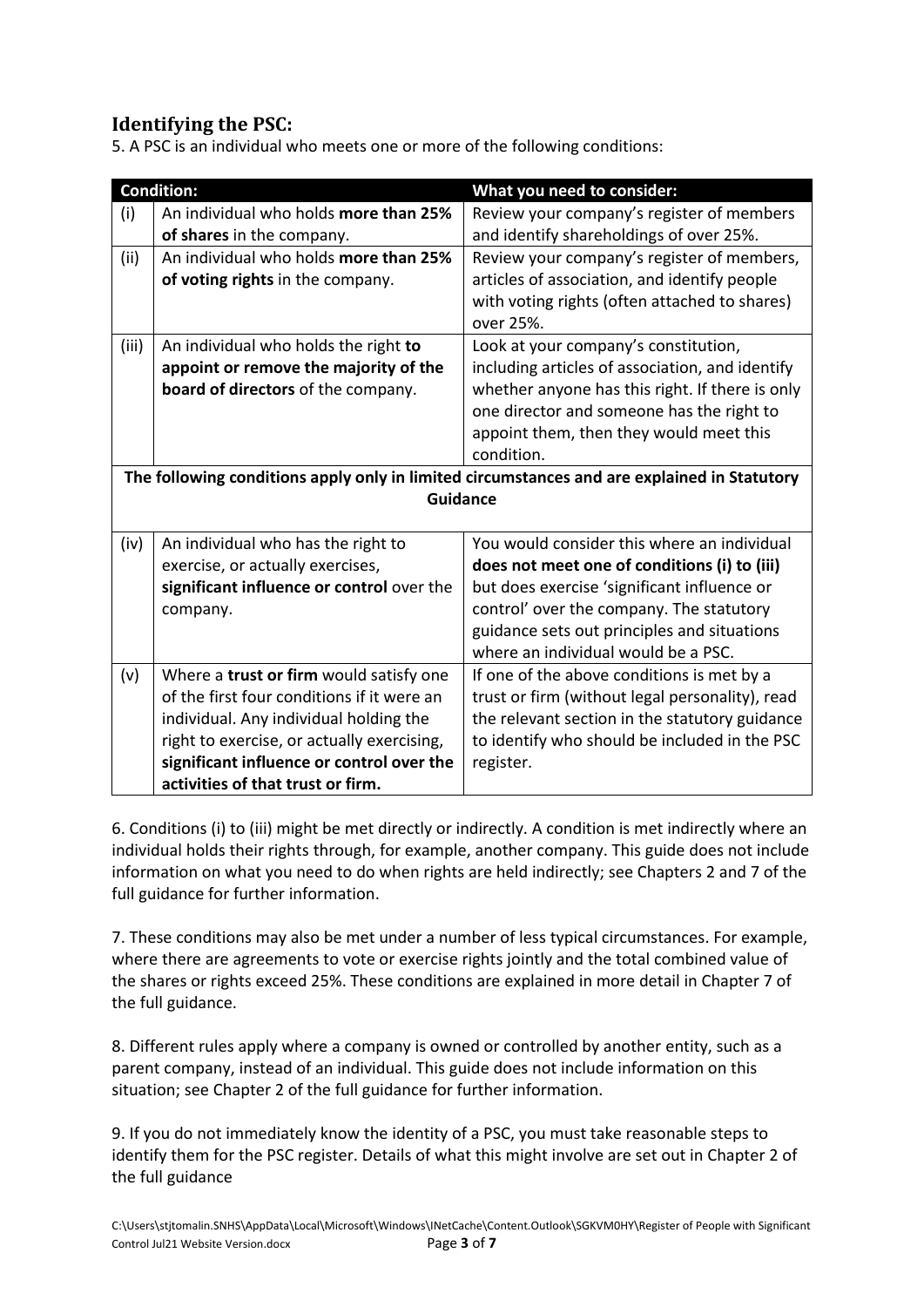#### *Example:*

*A company is owned by a brother and sister. They both have equal ownership and voting rights in the company. This means they each meet:*

- *Condition 1 – They own more than 25% of the shares; and*
- *Condition 2 – They hold more than 25% of the voting rights.*

*Both siblings must be entered on the company's PSC register (see paragraph 10 for information to be recorded on the register).* 



#### **Information you need to record on the register:**

10. Before a PSC can be entered on the register, you must confirm all the details with them. The details you require are:

- name;
- date of birth;
- nationality;
- country, state or part of the UK where the PSC usually lives;
- service address;
- usual residential address (this must not be disclosed when making your register available for inspection or providing copies of the PSC register);
- the date he or she became a PSC in relation to the company (for existing companies the 6 April 2016 should be used);
- which conditions for being a PSC are met;
	- $\circ$  for conditions (i) and (ii) this must include the level of their shares and voting rights, within the following categories:
	- Over 25% up to (and including) 50%,
	- More than 50% and less than 75%,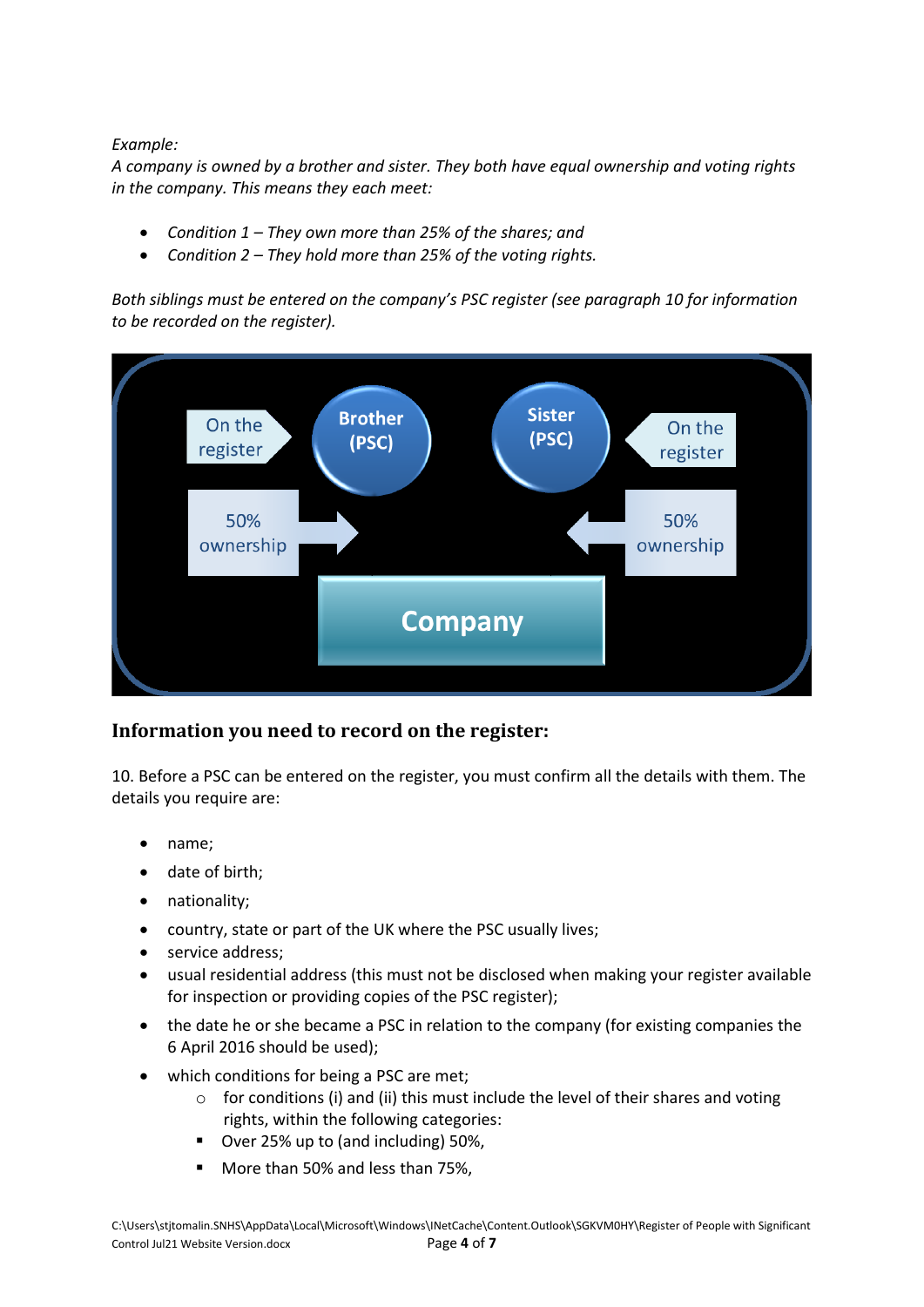75% or more:

 $\circ$  the company is only required to identify whether a PSC meets condition (iv) if they do not exercise control through one or more of conditions (i) to (iii);

whether an application has been made for the individual's information to be protected from public disclosure, see Annex 2 of the full guidance for further information.

11. Where it is necessary to enter the details of a company rather than a person, slightly different information is entered on the register, see Chapter 3 of the full guidance.

#### **Making sure you get the information**

12. A company is required to take reasonable steps to contact its PSCs and confirm the information for the register. If someone refuses to provide the information they will commit a criminal offence. A company may also approach people who it believes have knowledge of who its PSCs are. Failure to comply is also a criminal offence. It may be necessary to place restrictions on the shares or voting rights of the person or entity withholding information to make sure that they provide it. Where a company is considering this step they should refer to Chapter 8 of the full guidance.

#### **Recording the information:**

13. A company's PSC register should contain the information listed in paragraph 10 of this guide for each PSC of the company. However, that may not always be possible. Where for some reason the PSC information cannot be provided other statements will need to be made instead, explaining why the PSC information is not available. **The PSC register can never be blank.** The full list of these statements is available in Annex 3 of the full guidance.

## **Providing the information to Companies House:**

14. Companies will need to provide the information on the PSC register to Companies House as part of the new Confirmation Statement (which replaces the Annual Return process). The central PSC register will be publicly accessible at Companies House.

15. Companies will need to make their own PSC register available for inspection on request at the company's registered office or provide copies on request. When making the PSC register available for inspection or providing copies of it the PSC's usual residential address must not be included.

16. Individuals who may be at risk of violence or intimidation as a result of being on the register can apply to Companies House to have their information protected, see Annex 2 of the full guidance for further information.

## **Updating the information:**

17. Information on the company's own PSC register must be kept up to date.

18. The company must enter updated information on its own PSC register and provide updated information to Companies House as part of the Confirmation Statement, if it has: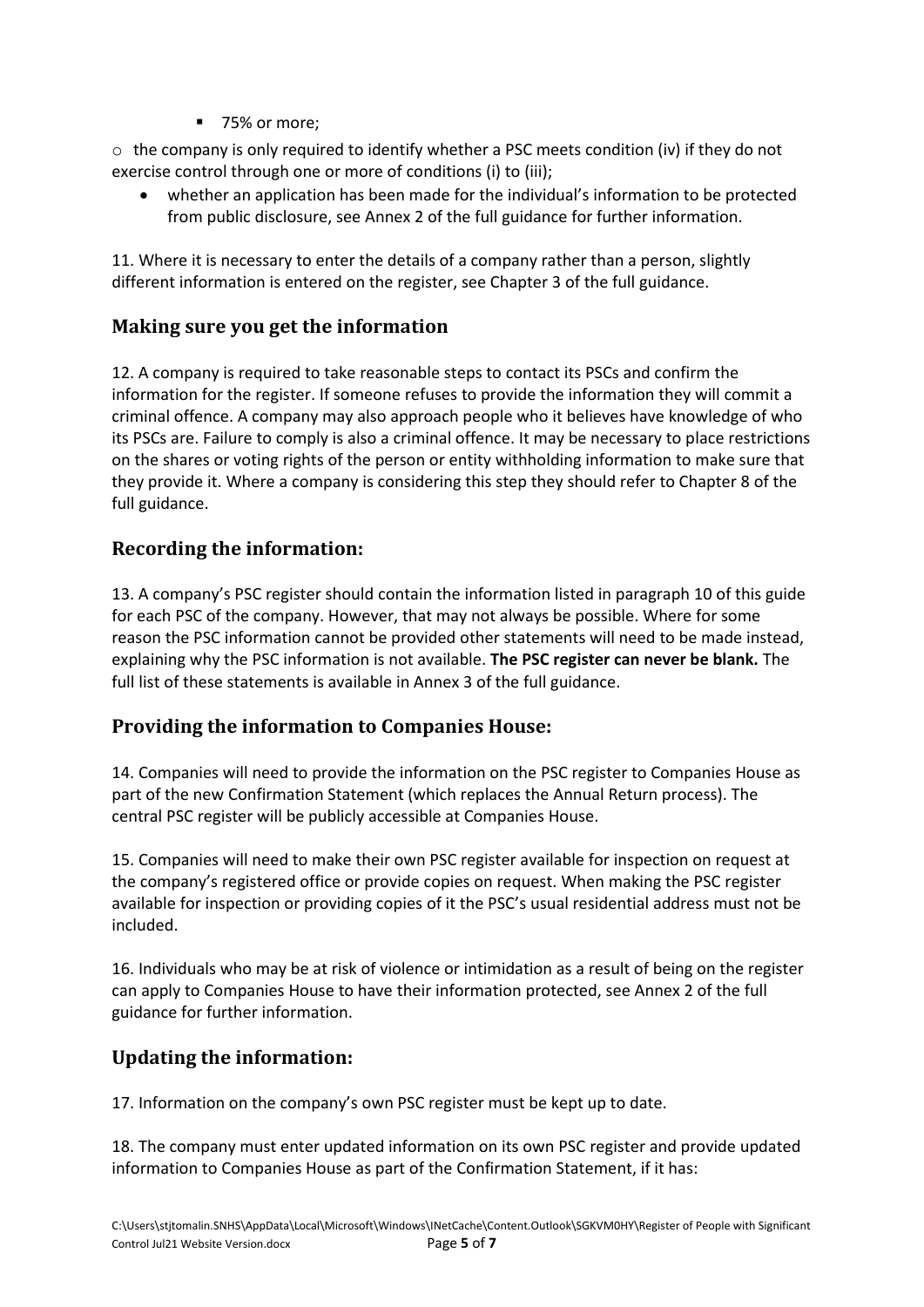- become aware of a change;
- the information needed to enter on its own PSC register; and
- confirmed the information if it relates to an individual who is a PSC and the information has not been provided by the PSC or with their knowledge.

#### **What happens if the requirements are not met?**

19. Failure to provide accurate information on the PSC register and failure to comply with notices requiring someone to provide information are criminal offences, and may result in a fine and or a prison sentence of up to two years.